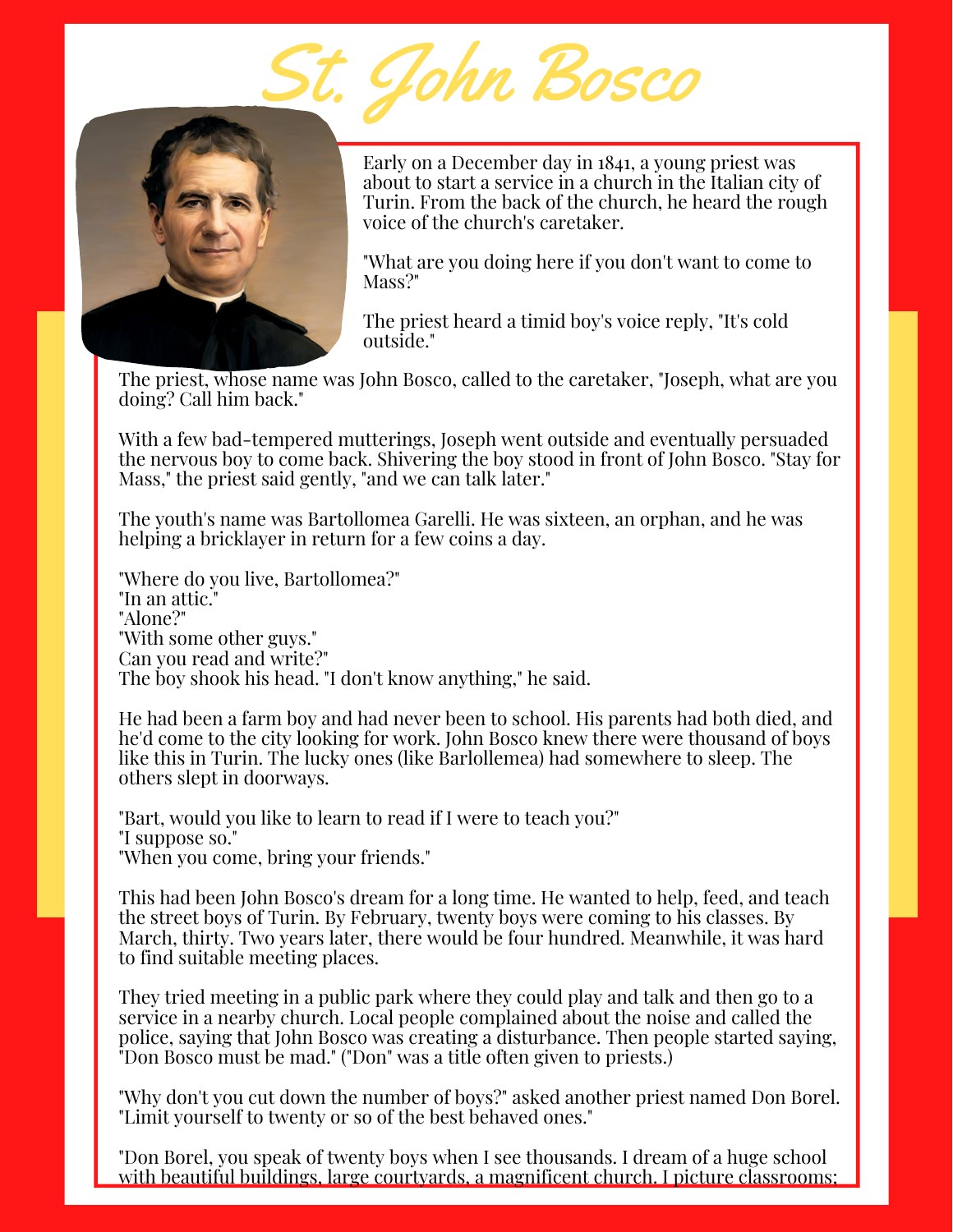training shops where the boys can learn a trade. I even see some of them becoming priests themselves."

Word then spread that Don Bosco was was indeed going mad. He would be taken away for a few weeks' rest in a mental asylum. Two priests went in their horse-drawn carriage to his house.

"Join us for a ride, Don Bosco," one of them said.

"Willingly," Don Bosco replied. "But first," he went on, "I have a plan I should like to discuss with you." And he began to tell them his dream of starting an order "a bit like the orders" in which monks lived) for the boys.

"Let's talk about this while we're riding around the city," said one of the priests craftily.

"Of course," Don Bosco replied.

"Get into the carriage then," they said.

"You first, pleas. You're more important than I am," he replied. No sooner were they seated in the coach than he slammed the door shut and call to the driver. "To the asylum, at once! These two gentlemen are expected there!"

Later, John Bosco's mother came to Turin to help him run a boarding house to shelter some of the boys. Gradually, dormitories were found where the rest could live safely. The city authorities recognized the good work John Bosco was doing and helped him to continue his work.

## **Think about it...**

Catholic Social Teaching states that work is important in God's plan for adults and their families, so jobs and pay should be fair. Young boys like Bart in the story have the right to work and be fairly paid. However, many of them did not have the skills or education needed to work or be treated fairly. John Bosco saw this problem and wanted to help.

To help them, he educated the young, teaching the many boys living on the streets and giving them the skills to work and create a good life for themselves and their families.

St. John Bosco, pray for us!

*Story taken from 'The Loyola Treasury of Saints' by David Self.*